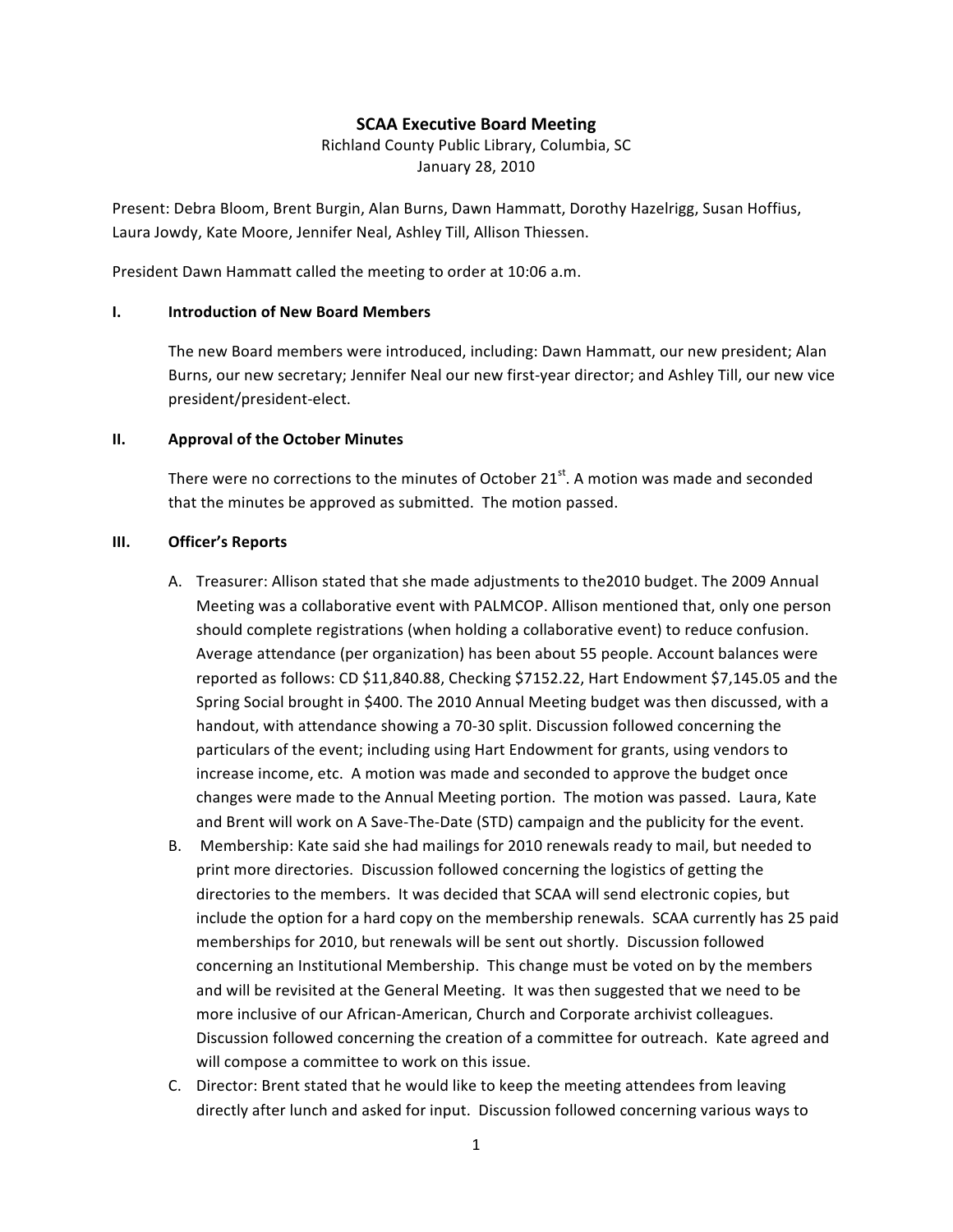entice the membership to stay until the end of the meetings. The main concern from members (as raised in the survey) is the relevance of the meetings. Discussion followed concerning
various
changes
tot
eh
meeting
set‐up.

- D. Vice-President: Ashley allowed discussion on the topic of the Spring/Annual Social and stated
that
she
would
be
ready
to
report
on
this
at
the
next
meeting.
- E. Newsletter:
Laura
discussed
the
upcoming
newsletter
and
the
possibility
of
assistants. Discussion followed. Brent will submit an article, the President/Past-President must submit articles, and information about the Annual Meeting will be included. Other suggestions were raised as well. Deadline for submissions will be April 20<sup>th</sup>, publication date of May 4.
- F. Website: Jennifer Welch was not in attendance but Susan has asked her to scan the administrative handbook. And add more to the website such as urls, past award winners, program
info,
etc.
Update
the
website
so
it
becomes
a
resource.
Provide
links
to
other organizations
and
departments.

### **IV. Old
Business**

Text for Hart Endowment remains unfinished. Debbie has made changes and submitted her suggestions. She and Susan will complete this project soon.

### **V. New
Business**

A. The
Spring
Workshop:

Brent
led
a
discussion
on
the
Workshop
which
included
possible locations and topics. It was determined that this meeting would be held in Columbia, but SCAA would then ask for viable options for future meetings. The request would be made in order
to
foster
collaboration
with
other
institutions.

Discussion
followed
concerning
the topic
of
the
meeting.

The
decision
was
made
that
the
meeting
would
include
discussion with membership on the survey and the future of SCAA, 'SC Archivists: A New Decade'. Perhaps Roy Tryon can speak and have break-out sessions based on the survey information. Finally, an announcement to the members (at the Fall meeting) was suggested. This will inform
the
members
that
SCAA
listened
and
moved
forward
with
their
ideas.

The meeting adjourned for lunch at 12:45 p.m. The meeting reconvened at 2:25 p.m.

So the Spring Workshop will be on Wednesday, May  $12<sup>th</sup>$ , at the SC Department of Archives and
History
(SCDAH)
pending
Heather's
approval.

- B. Spring Social/ Annual Social: General discussion on the event. More details will be available at
the
next
meeting.
- **C.** Annual Meeting: Discussion concerning programming and local arrangements committees for the meeting. Proposed members are as follows:

### **a. Program
Committee
Members
from
SC:**

Brent
Burgin,
USC
Lancaster Beth
Bilderback,
USC
South
Caroliniana Dennis
Taylor,
Clemson Mandy
Mastrovita,
Clemson